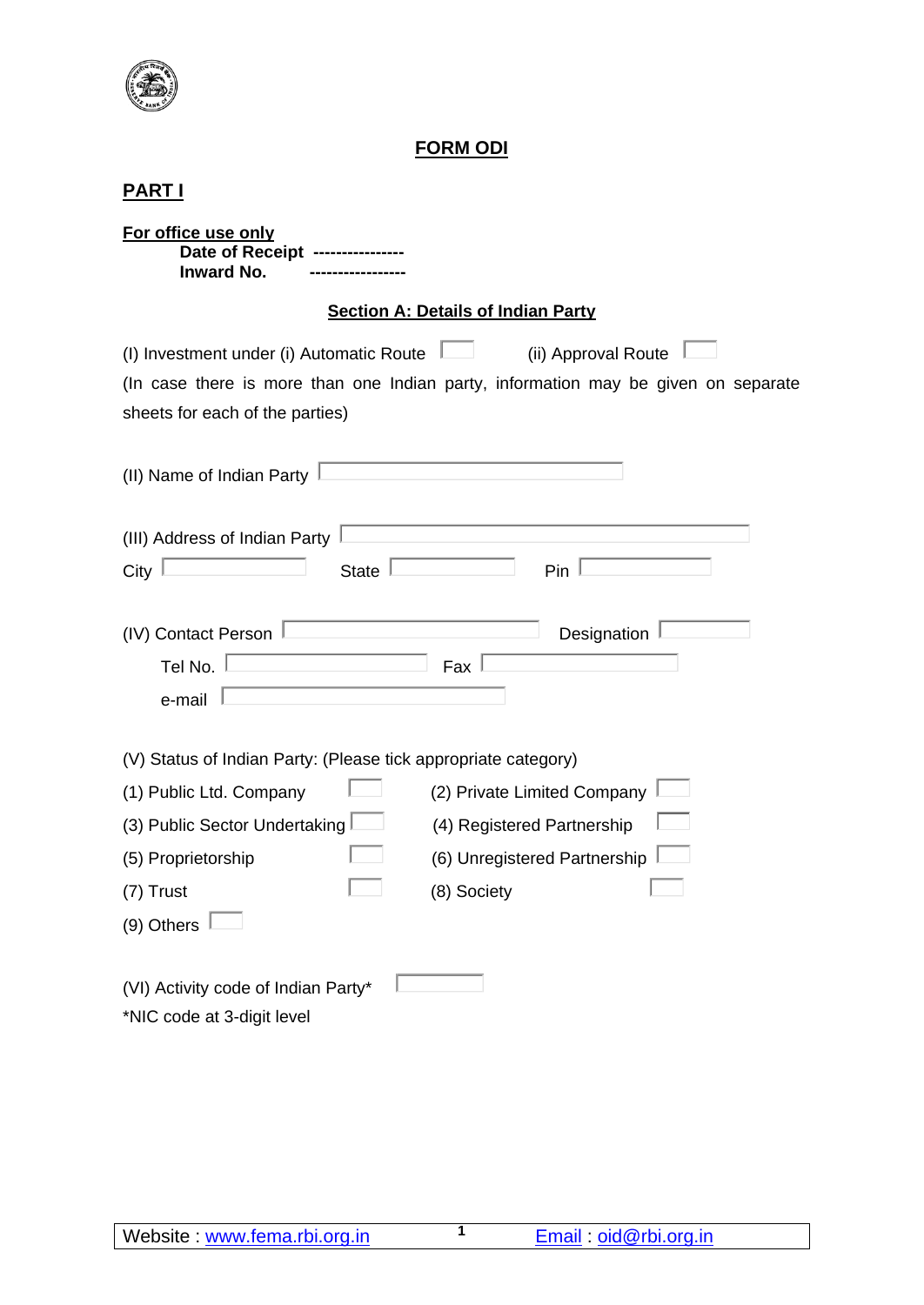

**[If the Indian Party is engaged in Financial sector or falls under the category of Proprietorship, Unregistered Partnership or Financial sector, please furnish the details in Item VII below].**

 (Amt. in Rs. 000s) Particulars Particulars Particulars Particulars Press, 1989. 31-3- Year 2 31-3 Year 3 31-3 Foreign exchange earnings (excluding equity exports to JV/WOS) Net profit Paid-up Capital Net worth of (a) Indian Party (b) Group Company@

(VII) Financial particulars of the Indian Party for the last 3 years

@ In terms of Explanation to Regulation 6 (3) of Notification No. FEMA 120/ RB-2004 dated July 7, 2004

(VIII) Particulars of existing Joint Ventures (JV) and Wholly Owned Subsidiaries (WOS) already in operation or under implementation, of the Indian party and its group concerns:

| Sr.<br>No. | Name of Indian Party | Unique Identification Number allotted by<br><b>Reserve Bank</b> |
|------------|----------------------|-----------------------------------------------------------------|
|            |                      |                                                                 |
|            |                      |                                                                 |
| З.         |                      |                                                                 |
|            |                      |                                                                 |
|            |                      |                                                                 |

(IX) Whether the proposed investment is (Tick the appropriate box)

(a) New Project  $\Box$  (Please furnish the details in Section B)

(b) Existing Project\*  $\Box$  (Please furnish the details in Section C)

\* Acquisition of stake in an already existing JV/WOS overseas promoted by an Indian party.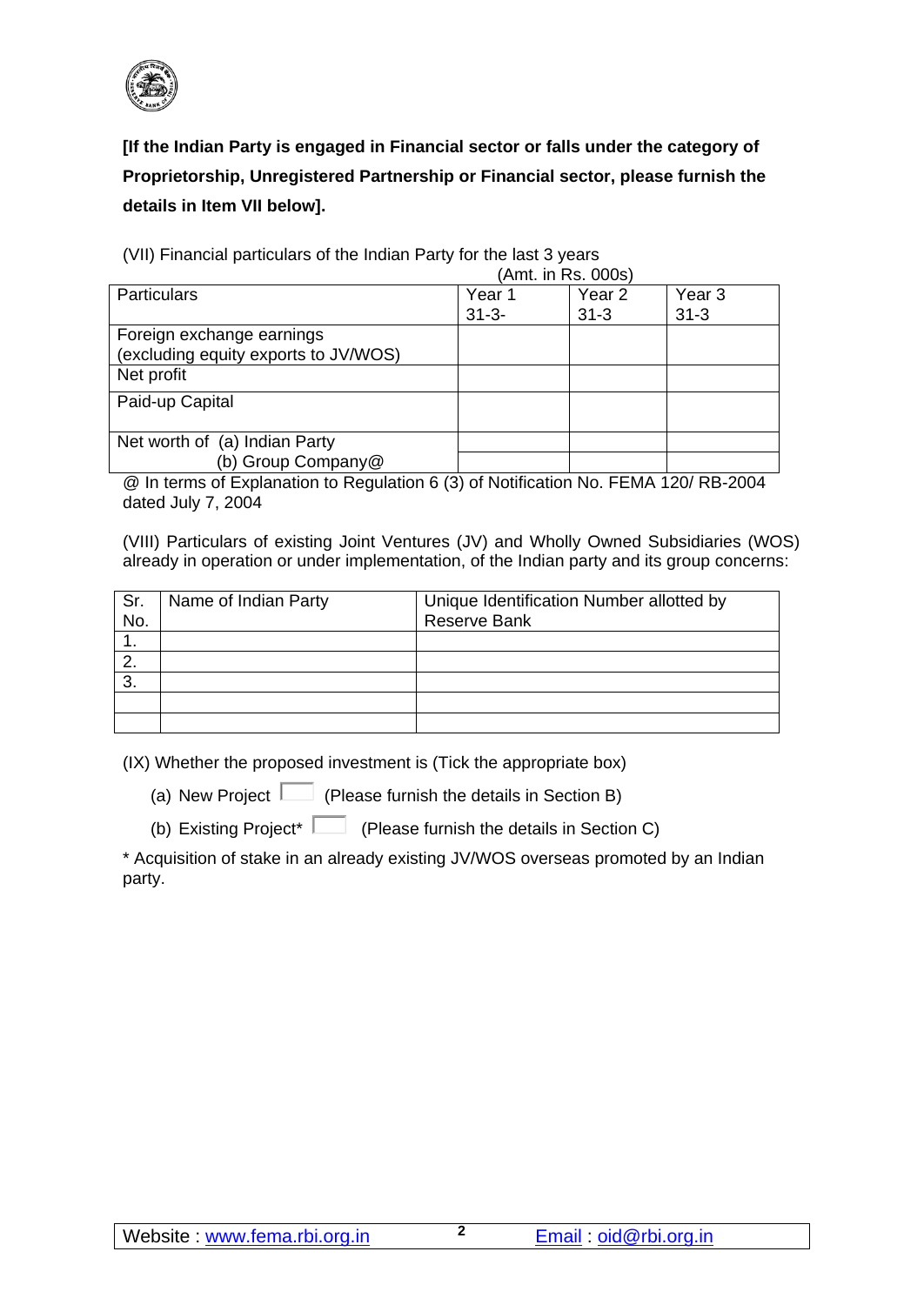

# **Section B: Details of Investment in New Project**

| For Reserve Bank use only<br><b>Unique Identification Number</b> |  |   |                         |  |        |  |
|------------------------------------------------------------------|--|---|-------------------------|--|--------|--|
|                                                                  |  |   |                         |  |        |  |
|                                                                  |  |   |                         |  |        |  |
| (I) Purpose of investment (Please tick appropriate category)     |  |   |                         |  |        |  |
| (a) Participation in JV $\perp$                                  |  |   | (b) Contribution in WOS |  |        |  |
| (c) Full acquisition of a foreign concern                        |  |   |                         |  |        |  |
| (d) Partial acquisition of a foreign concern                     |  |   |                         |  |        |  |
| (e) Investment in unincorporated entity                          |  |   |                         |  |        |  |
| (f) Others                                                       |  |   |                         |  |        |  |
|                                                                  |  |   |                         |  |        |  |
| (II) Particulars of JV/WOS                                       |  |   |                         |  |        |  |
| (a) Name of JV/WOS                                               |  |   |                         |  |        |  |
| (b) Address of JV/WOS                                            |  |   |                         |  |        |  |
|                                                                  |  |   |                         |  |        |  |
| (c) Name of the country                                          |  |   |                         |  |        |  |
| (d) e-mail                                                       |  |   |                         |  |        |  |
| (e) Accounting year followed by JV/WOS                           |  |   |                         |  |        |  |
| (III) Activity code of JV/WOS                                    |  |   |                         |  |        |  |
|                                                                  |  |   |                         |  |        |  |
| (IV) Whether JV/WOS is SPV (Y/N)?                                |  | # |                         |  |        |  |
| # If Y, Please furnish the details in Section D                  |  |   |                         |  |        |  |
| <b>Proposed Capital Structure</b>                                |  |   |                         |  |        |  |
|                                                                  |  |   |                         |  | $\sim$ |  |

|     | [a] Indian Party (ies) | % stake |     | [b] | Foreign partner(s) | % stake |
|-----|------------------------|---------|-----|-----|--------------------|---------|
| (1) |                        |         | -11 |     |                    |         |
| (2) |                        |         | (2) |     |                    |         |
| (3) |                        |         | (3) |     |                    |         |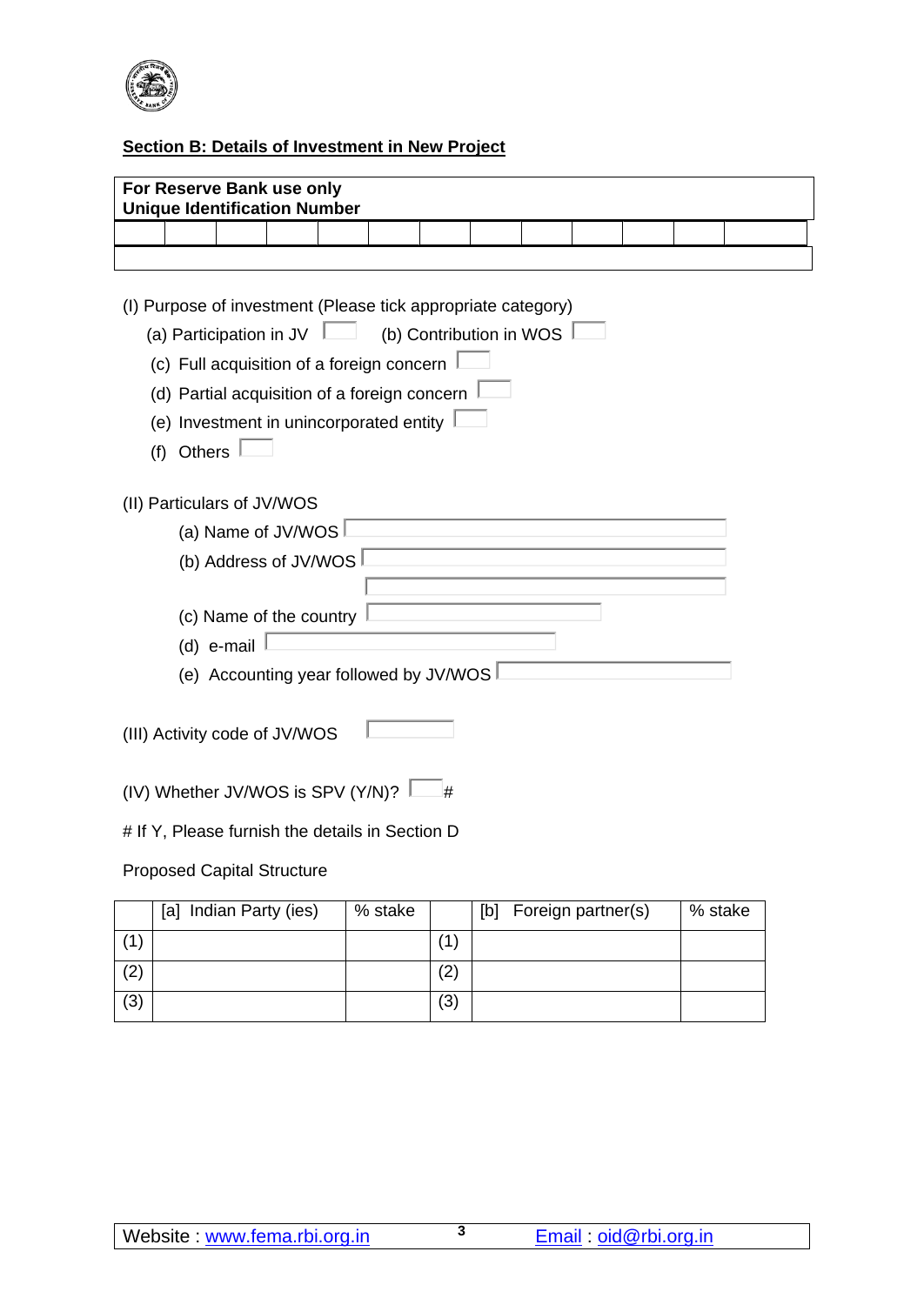

## **Section C: Details of Investment in Existing Project**

| Indicate 13 digit Unique Identification Number issued by Reserve Bank |  |  |  |  |  |  |  |  |  |  |
|-----------------------------------------------------------------------|--|--|--|--|--|--|--|--|--|--|
|                                                                       |  |  |  |  |  |  |  |  |  |  |
|                                                                       |  |  |  |  |  |  |  |  |  |  |

(I) Purpose of Supplementary Investment (Please tick appropriate category)

(a) Enhancement of Equity in existing JV/WOS overseas  $\Box$ 

- (b) Enhancement of Preference Equity/ Convertible Debt
- (c) Grant/ Enhancement of Loan in existing JV/WOS

(d) Extension/ Enhancement of Guarantees

- (e) Remittances to Unincorporated Entity
- (e) Others

#### (II) Capital Structure

|     | Indian Party (ies)<br> a | % stake |              | Foreign partner(s)<br>[b] | % stake |
|-----|--------------------------|---------|--------------|---------------------------|---------|
| 41  |                          |         | $\mathbf{1}$ |                           |         |
| (2) |                          |         | (2)          |                           |         |
| (3) |                          |         | (3)          |                           |         |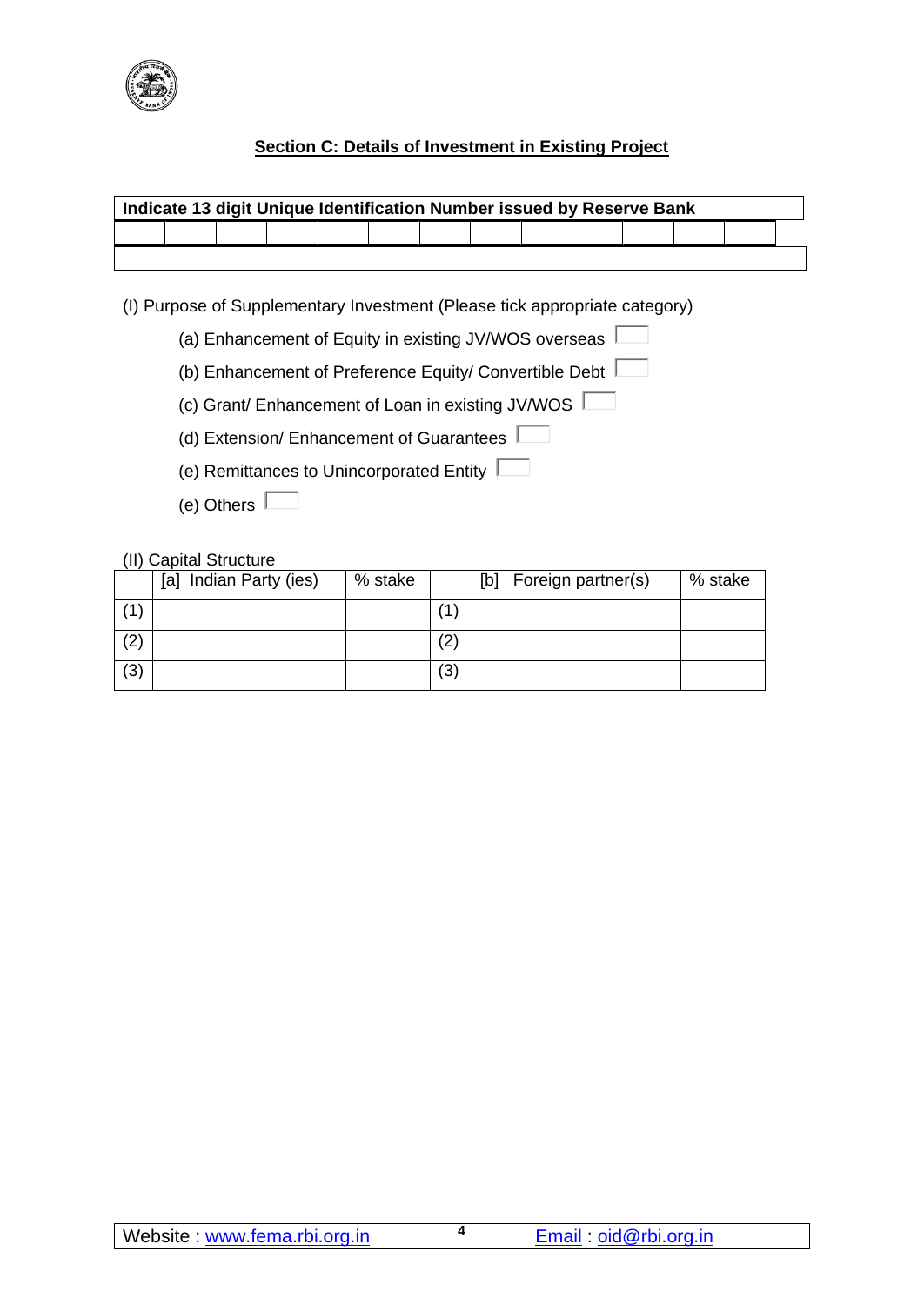

### **Section D - Funding for JV / WOS**

(Amount in FCY 000's)

| I Full Value of the Overseas Acquisition<br>Il Estimated cost of overseas acquisition for the Indian Party                                                                                                                                                                                                                                                                                                                                                                |
|---------------------------------------------------------------------------------------------------------------------------------------------------------------------------------------------------------------------------------------------------------------------------------------------------------------------------------------------------------------------------------------------------------------------------------------------------------------------------|
| Amount<br>III Financial commitment * (in applicable FCY): FYC                                                                                                                                                                                                                                                                                                                                                                                                             |
| IV Method of Investment by Indian Party<br>(i) Cash Remittance<br>(a) EEFC<br>(b) Market Purchase<br>(ii) Capitalization of<br>(a) Export of plant and machinery<br>(b) Others (please Specify)<br>(iii) ADRs / GDRs [raised overseas]<br>(iv) ECB/FCCB<br>(v) Swap of shares<br>(vi) Others (Please specify)<br><b>Total A [Indian Party]</b>                                                                                                                            |
| V. Whether JV/WOS is SPV (Y/N)                                                                                                                                                                                                                                                                                                                                                                                                                                            |
| (a) If Y, purpose of SPV:<br>i) Full value of the overseas acquisition<br>ii) Direct / Indirect infusion by SPV<br>ii) Funds raised overseas with guarantee/<br>counter guarantee from Indian party<br>iii) Funds raised overseas without guarantee/<br>counter guarantee from Indian Party<br>iv) Funds contributed in the form of equity/<br>preference equity/ shareholder's loans<br>by foreign investors<br>v) Securitisation<br>vi) Any other mode (please specify) |
| Total                                                                                                                                                                                                                                                                                                                                                                                                                                                                     |
|                                                                                                                                                                                                                                                                                                                                                                                                                                                                           |

VI. Guarantees/ Other Non fund based Commitments  $\perp$ 

Note \*: Financial Commitment as defined in FEMA 120/RB-2004 dated July 7, 2004 Sec 2(f)- Financial Commitment means amount of Direct Investment by way of contribution to equity, loan and 100 per cent of the amount of guarantee issued by Indian Party to or on behalf of its overseas Joint Venture company or Wholly Owned Subsidiary.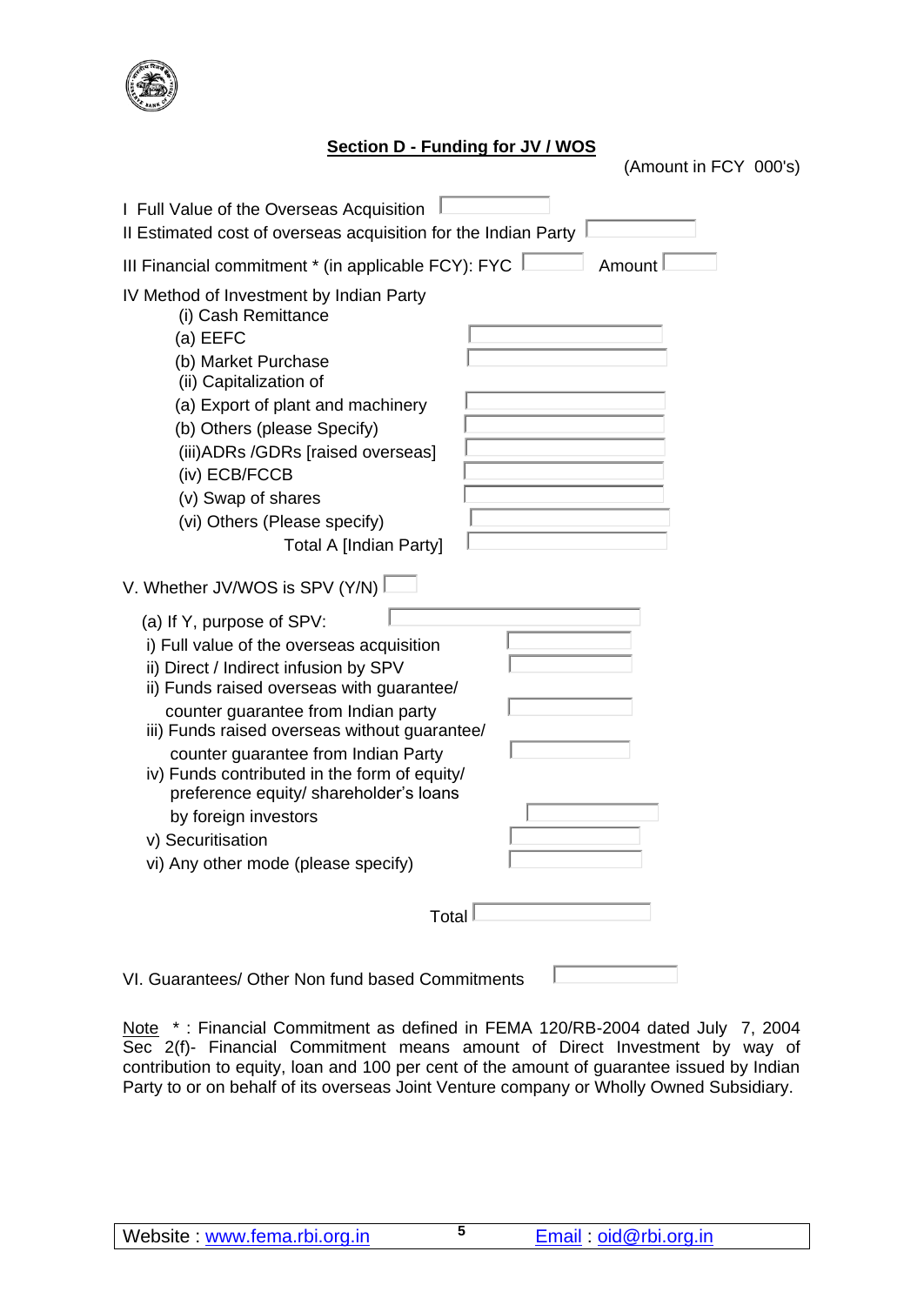

## **Section E : Declaration by the Indian Party**

(a) Whether the applicant party (ies), its promoters, directors, etc., are under investigations by any investigative/enforcement agency or regulatory body. If yes, the brief details thereof, including present stage of investigation/ adjudication / manner of disposal of the case.

\_\_\_\_\_\_\_\_\_\_\_\_\_\_\_\_\_\_\_\_\_\_\_\_\_\_\_\_\_\_\_\_\_\_\_\_\_\_\_\_\_\_\_\_\_\_\_\_\_\_\_\_\_\_\_\_\_\_\_\_\_\_\_

\_\_\_\_\_\_\_\_\_\_\_\_\_\_\_\_\_\_\_\_\_\_\_\_\_\_\_\_\_\_\_\_\_\_\_\_\_\_\_\_\_\_\_\_\_\_\_\_\_\_\_\_\_\_\_\_\_\_\_\_\_\_\_

\_\_\_\_\_\_\_\_\_\_\_\_\_\_\_\_\_\_\_\_\_\_\_\_\_\_\_\_\_\_\_\_\_\_\_\_\_\_\_\_\_\_\_\_\_\_\_\_\_\_\_\_\_\_\_\_\_\_\_\_\_\_\_

\_\_\_\_\_\_\_\_\_\_\_\_\_\_\_\_\_\_\_\_\_\_\_\_\_\_\_\_\_\_\_\_\_\_\_\_\_\_\_\_\_\_\_\_\_\_\_\_\_\_\_\_\_\_\_\_\_\_\_\_\_\_\_

\_\_\_\_\_\_\_\_\_\_\_\_\_\_\_\_\_\_\_\_\_\_\_\_\_\_\_\_\_\_\_\_\_\_\_\_\_\_\_\_\_\_\_\_\_\_\_\_\_\_\_\_\_\_\_\_\_\_\_\_\_\_\_

\_\_\_\_\_\_\_\_\_\_\_\_\_\_\_\_\_\_\_\_\_\_\_\_\_\_\_\_\_\_\_\_\_\_\_\_\_\_\_\_\_\_\_\_\_\_\_\_\_\_\_\_\_\_\_\_\_\_\_\_\_\_\_

(b) Whether the promoter Indian party (ies) is (are) presently on Exporters' Caution List of Reserve Bank for non-realization of export proceeds or on the list of defaulters to the Banking System circulated by Reserve Bank. If so, status of the Indian party (ies):

(c) Any other information relevant to this proposal, including any special benefits / incentives available in the host country for setting up / acquiring the proposed concern.

(d) Wherever applicable, the Annual Performance Report, as required in terms of Regulation 15(iii) of the Notification No. FEMA 120 / RB - 2004 dated July 07, 2004, as amended from time to time, in respect of all the existing JV / WOS of the Indian party has been submitted.

I/ We hereby certify that the information furnished above are true and correct.

| Place: ____________                 | (Signature of authorised official) |
|-------------------------------------|------------------------------------|
|                                     | <b>Stamp/Seal</b>                  |
| Name:------------------------------ |                                    |
| Designation-----------------------  |                                    |
| List of enclosures:                 |                                    |
| $\mathbf 1$                         | 4.                                 |
| 2.                                  | 5.                                 |
| 3.                                  | 6.                                 |
|                                     |                                    |

 $\frac{1}{\sqrt{2}}$  ,  $\frac{1}{\sqrt{2}}$  ,  $\frac{1}{\sqrt{2}}$  ,  $\frac{1}{\sqrt{2}}$  ,  $\frac{1}{\sqrt{2}}$  ,  $\frac{1}{\sqrt{2}}$  ,  $\frac{1}{\sqrt{2}}$  ,  $\frac{1}{\sqrt{2}}$  ,  $\frac{1}{\sqrt{2}}$  ,  $\frac{1}{\sqrt{2}}$  ,  $\frac{1}{\sqrt{2}}$  ,  $\frac{1}{\sqrt{2}}$  ,  $\frac{1}{\sqrt{2}}$  ,  $\frac{1}{\sqrt{2}}$  ,  $\frac{1}{\sqrt{2}}$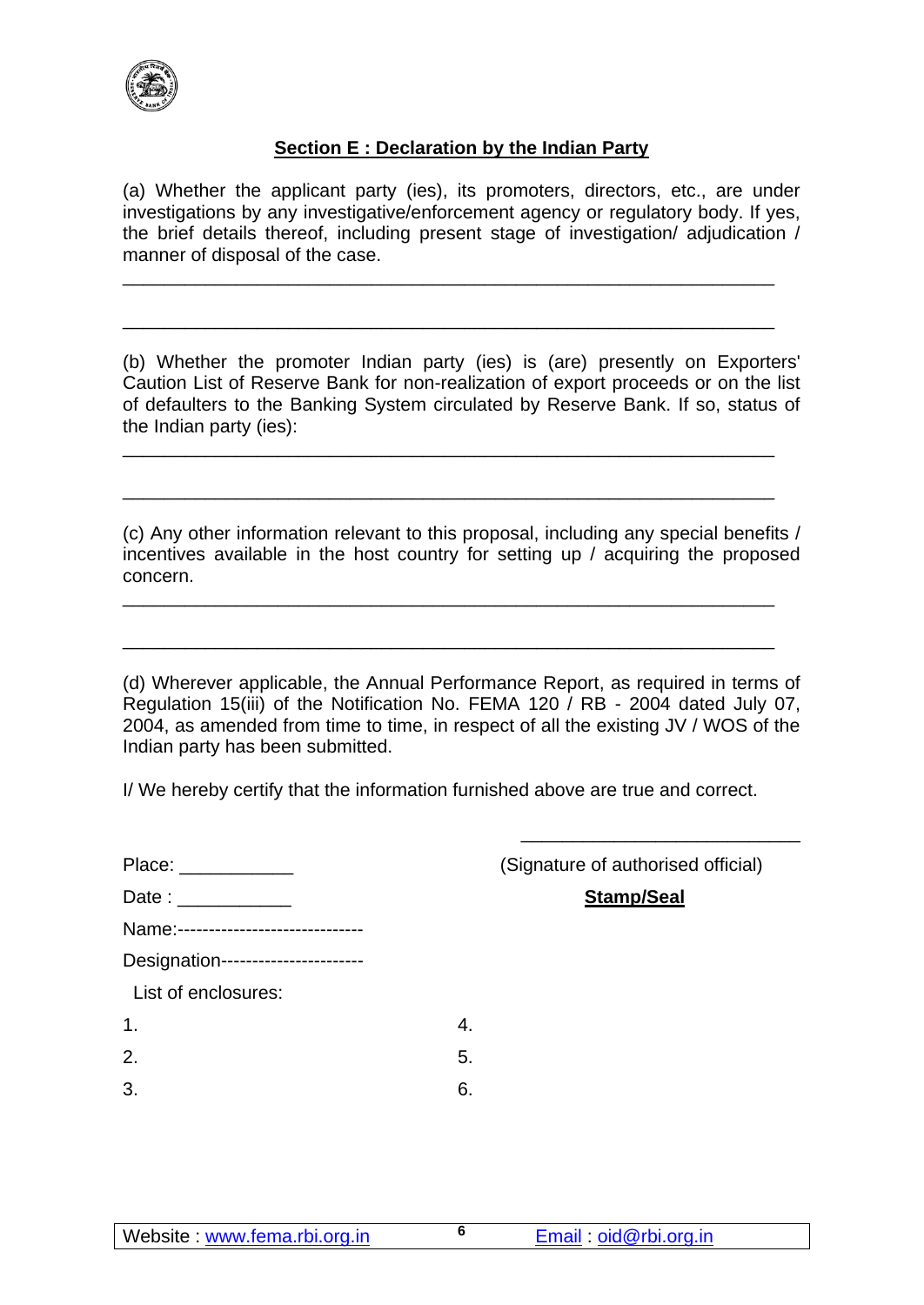

## **Section F : Certificate by the Statutory Auditors of the Indian Party**

It is certified that the terms and conditions contained in Notification No. FEMA 120/RB-2004 dated July 7, 2004, as amended from time to time (Foreign Exchange Management (Transfer or Issue of any Foreign Security) Regulations, 2004) have been complied with by the Indian party(Name of the Indian Party) in respect of the investment under report. In particular, it is certified that:

(i) the investment is not in real estate oriented or banking business, and

(ii) the amount of foreign exchange proposed to be purchased for remittance towards the investment together with remittances for all overseas investments already made and exports and other dues capitalized / swap of shares / investment from ECB / FCCB balances for investment abroad under the Automatic Route is within the limit stipulated by the Reserve Bank from time to time. This has been verified with reference to the net worth of the Indian party (Name of the Indian Party) as on the date of last audited balance sheet, i. e.-------(date)

- (iii) has complied with the valuation norms prescribed for the investment
- (iv) has complied with the ECB guidelines #

(v) that the Indian party (a) has made net profits during the preceding three years, (b) has fulfilled the prudential norms of capital adequacy as prescribed by the regulatory authority concerned; (c) has been registered with the appropriate regulatory authority in India and (d) has obtained approval for the investment in financial services sector activities from the regulatory authorities concerned in India and abroad\*.

Further, certified that, wherever applicable, the Annual Performance Report, as required in terms of Regulation 15(iii) of the Notification *ibid,* in respect of all the existing JV / WOS of the Indian party has been submitted.

Note: \*Applicable only in cases where the investment is in the financial services sector (e.g. insurance, mutual fund, asset management, etc.).

# Applicable where investment is funded through ECB/FCCB balances.

## (**Signature of the Statutory Auditors of the Indian Party) Name of the firm, Stamp and Registration number**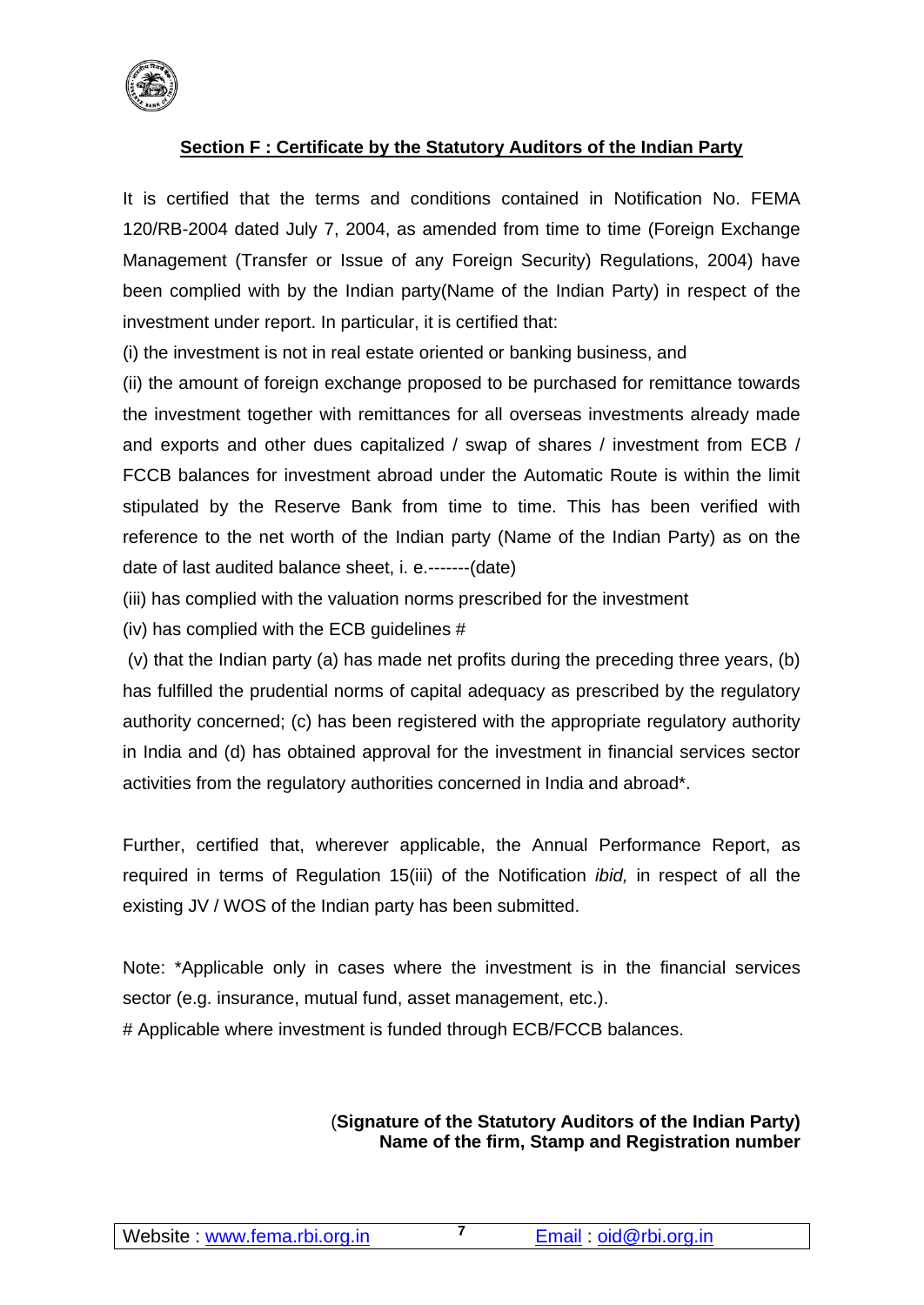

## **PART II**

## **REPORTING OF REMITTANCES**

#### **For office use only**

 **Date of Receipt ---------------- Inward No. -----------------**

In case investment is in the existing JV/WOS, please indicate Unique Identification No. already allotted : No.

(I) Name of Indian Company:  $\square$ 

(II) Is there any change in Company name since last reporting? (Y/N)  $\sqrt{ }$ If yes, specify Old Company Name

## **DETAILS OF CURRENT REMITTANCES EFFECTED**

|                            |      | DETAILS OF CONNENT NEMITTANCES EFFECTED | (Amount in 000's of FCY) |
|----------------------------|------|-----------------------------------------|--------------------------|
| Code of Reporting AD       |      | foreign currency**:                     |                          |
| (a) From EEFC A/c.         |      |                                         |                          |
| Equity                     | Loan | Guarantee<br>(Invoked)                  | Date of Remittance       |
|                            |      |                                         |                          |
| (b) By Market Purchases    |      |                                         |                          |
| Equity                     | Loan | Guarantee<br>(Invoked)                  | Date of Remittance       |
|                            |      |                                         |                          |
| (c) From the ADR/GDR funds |      |                                         |                          |
| Equity                     | Loan | Guarantee<br>(Invoked)                  | Date of Remittance       |
|                            |      |                                         |                          |
| (d) By Swap of Shares      |      |                                         |                          |
| Equity                     | Loan | Guarantee<br>(Invoked)                  | Date of Swap             |
|                            |      | <b>XXXX</b>                             |                          |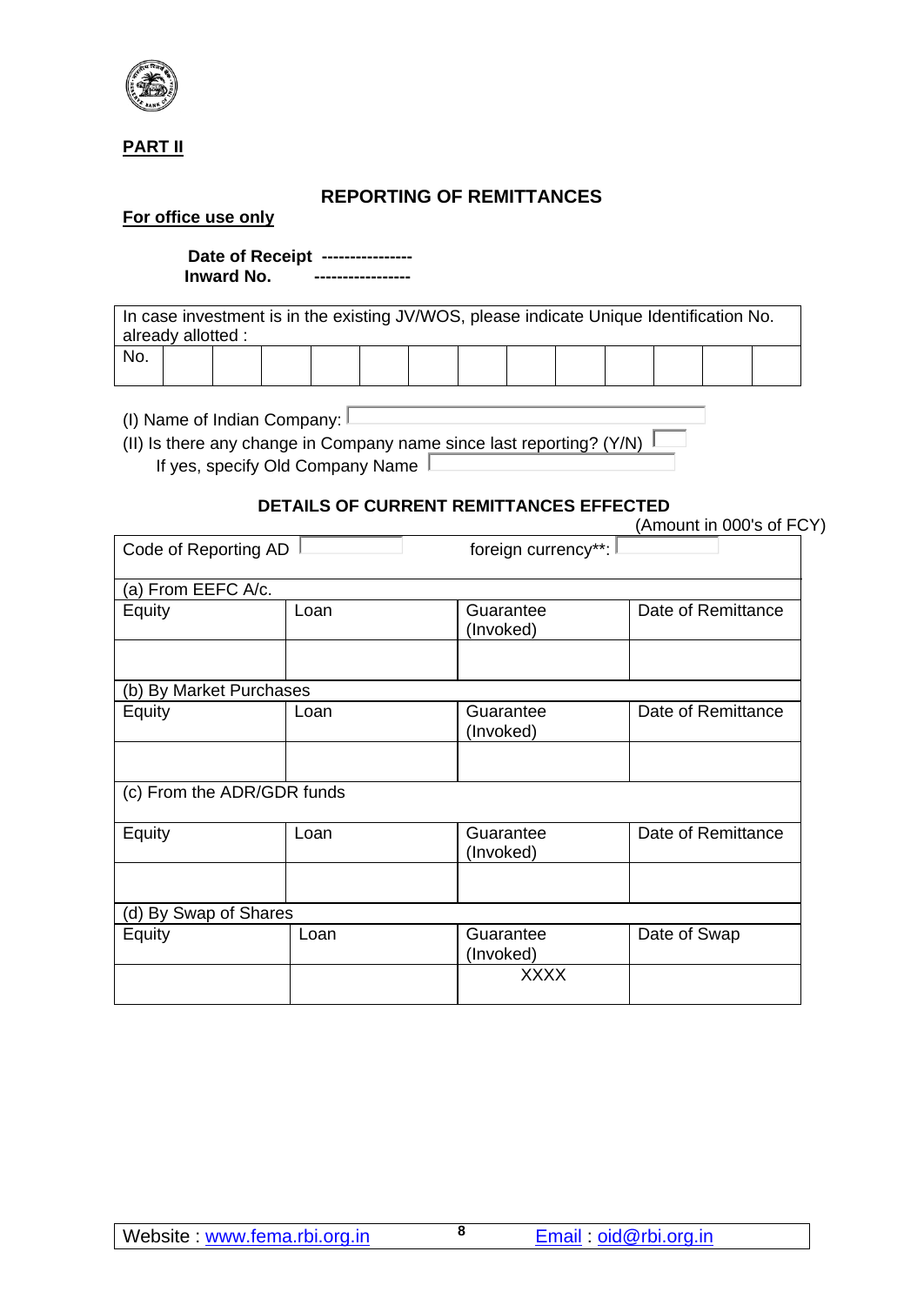

| (e) From ECB/FCCB balances parked in India/outside India |      |                        |                     |  |  |  |
|----------------------------------------------------------|------|------------------------|---------------------|--|--|--|
| Equity                                                   | Loan | Guarantee<br>(Invoked) | Date of Transaction |  |  |  |
|                                                          |      |                        |                     |  |  |  |
| (g) Capitalization of Exports/Other dues@                |      |                        |                     |  |  |  |
| Date of capitalization:                                  |      | Amount:                |                     |  |  |  |
| (h) Guarantee issued: Date                               |      | Amount:                |                     |  |  |  |
| (Fresh / Existing Guarantee Period                       |      |                        |                     |  |  |  |
| Extended                                                 |      |                        |                     |  |  |  |
| <b>Validity Period</b>                                   |      |                        |                     |  |  |  |

Note : \*\* Please indicate name of the foreign currency (FCY) as per SWIFT code.

@ Please specify the other dues being capitalized viz., royalty, technical know-how fee, consultancy fees, etc.

We hereby confirm that the remittance (strike out whichever is not applicable)

i) has been allowed under the Automatic Route based on the certification given by the Statutory Auditors confirming compliance with the prescribed terms and conditions by the Indian party ;

ii) is in accordance with the terms and conditions of the approval letter issued by the Reserve Bank ; and

iii) in respect of the invoked guarantee remittance has been made after satisfying that the claim is in conformity with the terms and conditions of the guarantee issued to/on behalf of the JV/WOS abroad.

Place Date:

(Signature of authorised official of the bank)

| Name        |  |
|-------------|--|
| Designation |  |
| Tel. No.    |  |
| FAX No      |  |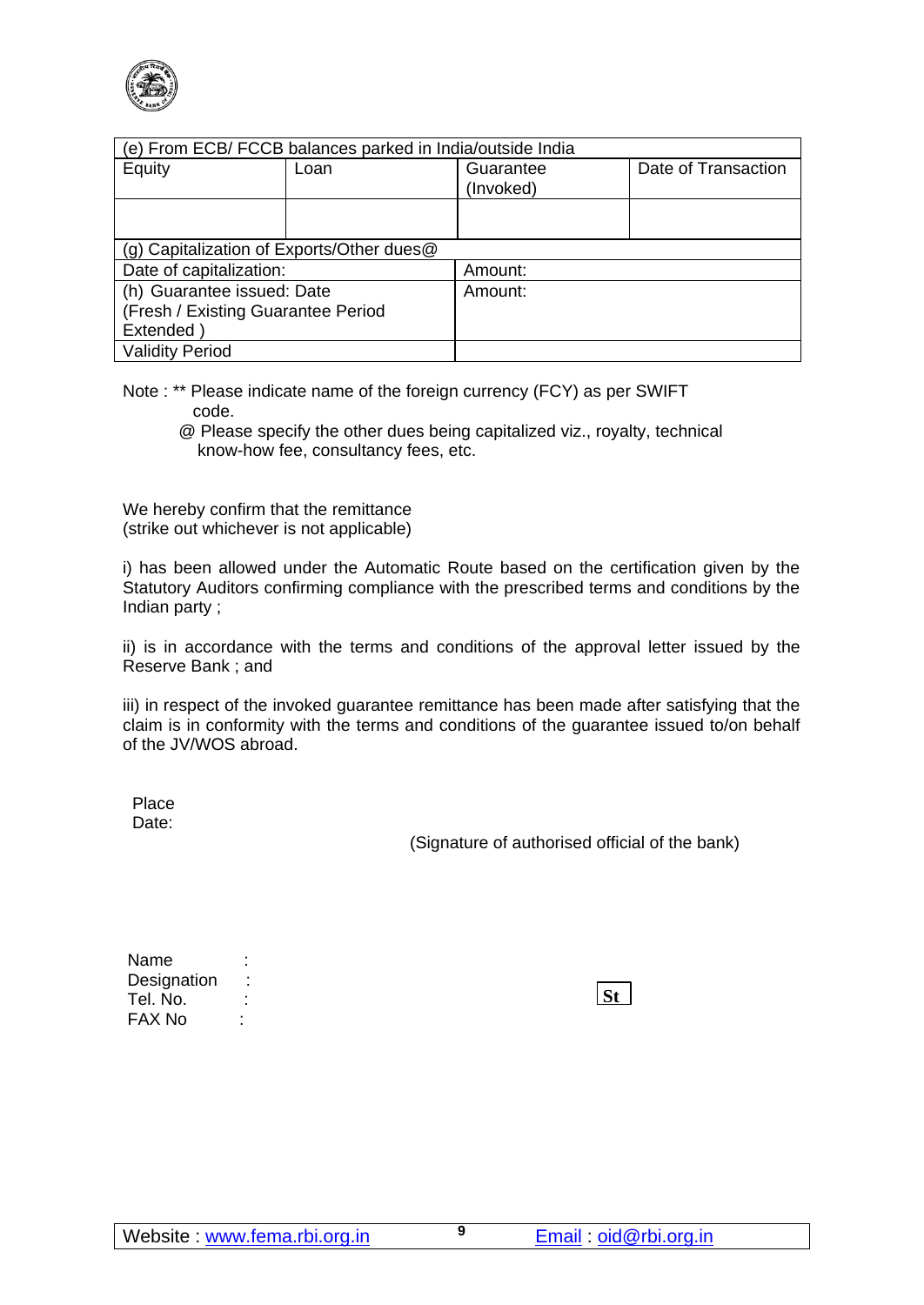

## **PART III**

## **ANNUAL PERFORMANCE REPORT (APR)**

(To be submitted, certified by Statutory Auditors of the Indian party, through the designated AD Category– I bank every year by June  $30<sup>th</sup>$  as long, as the JV / WOS is in existence)

**I.** Reference Date of APR :

**II.** Unique Identification Number :



(Please indicate 13 digit Unique Identification number issued by RBI)

### **III.** Changes in capital structure since last reporting

(Amount in FCY)

|         | Amount (new) | % share (new) |
|---------|--------------|---------------|
| Indian  |              |               |
| Foreign |              |               |

### IV. Operational details of the JV/ WOS for the last two years

|                        |                      | (Amount in FCY)     |
|------------------------|----------------------|---------------------|
|                        | <b>Previous Year</b> | <b>Current Year</b> |
| i) Net Profit / (Loss) |                      |                     |
| ii) Dividend           |                      |                     |
| iii)<br>Net worth      |                      |                     |

#### V. Repatriation from the JV / WOS

(Amount in FCY) During the last year ended Since commencement of business (i) Profit (ii) Dividend (iii ) Retained Earnings\* (iv) Investments into India (v)Others\*\*(Please specify)

 \* (Represent part of the profits of the JV/WOS which is retained and reinvested in the JV/WOS).

\*\* (Royalties, technical know-how fees, consultancy fees, etc.)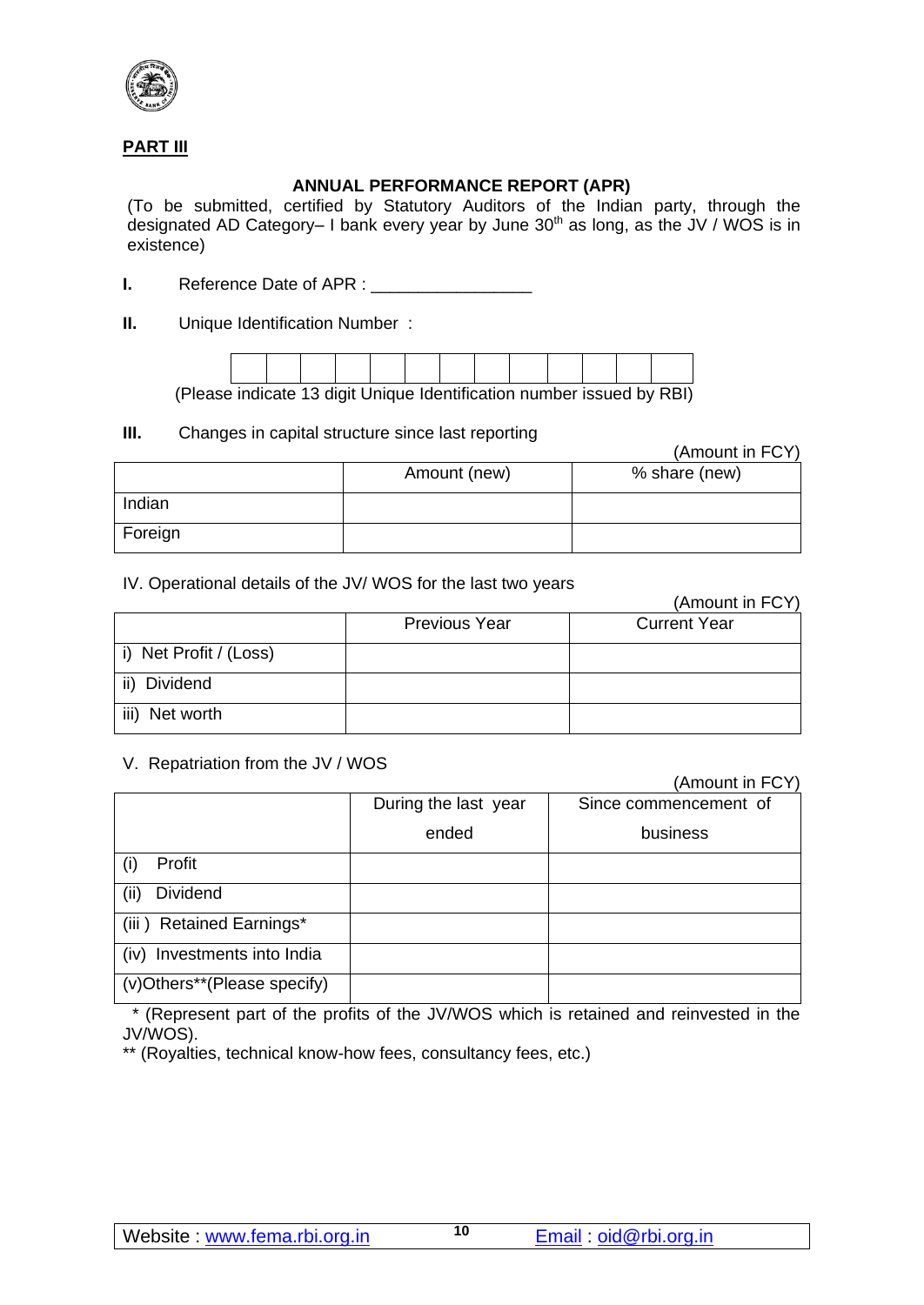

#### VI. Investment in step down subsidiaries since last reporting

| Country                              |  |
|--------------------------------------|--|
| Name of JV/WOS                       |  |
| Amount of Investment (Amount in FCY) |  |
|                                      |  |

Place: \_\_\_\_\_\_\_\_\_\_\_\_\_\_

Date : \_\_\_\_\_\_\_\_\_\_\_

(Signature of authorized official)

Stamp/Seal

Name:----------------------------

Designation----------------------

(Signature of the Statutory Auditors of the Indian party) Name of the firm, Stamp and Registration number

Signature of the Authorised Official of the designated AD:

Name: Designation: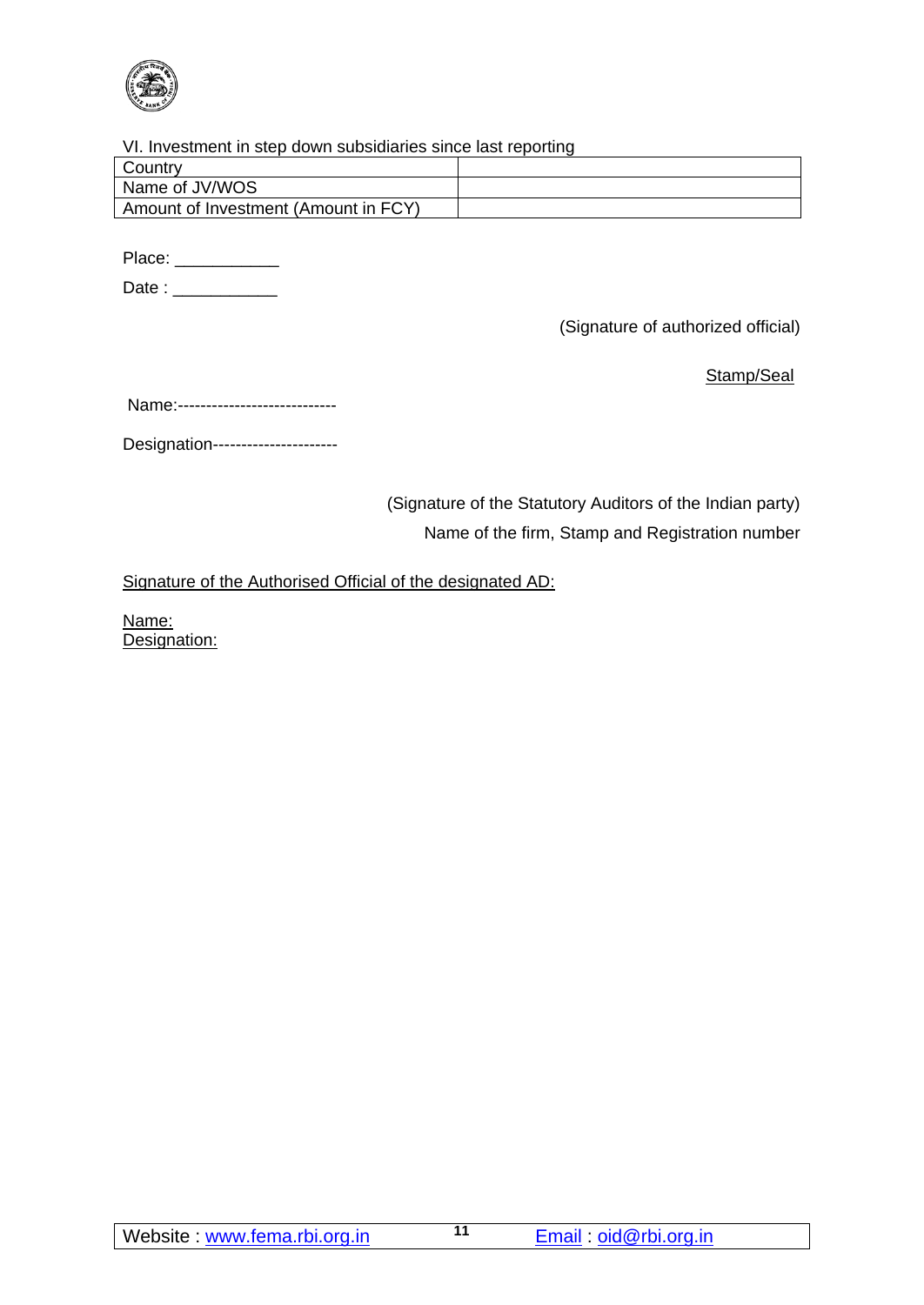

**PART IV**

### **Report on Closure / Disinvestment / Voluntary Liquidation / Winding Up of JV/WOS**

(To be submitted by the designated AD Category – I bank) (All Amounts in FCY, in thousands)

Name and Address of the AD Category - I bank: \_\_\_\_\_\_\_\_\_\_\_\_\_\_\_\_\_\_\_\_\_\_\_\_\_\_\_\_\_\_\_\_\_\_

AD Code:  $\blacksquare$ 

Unique Identification Number allotted by the Reserve Bank

Whether APRs submitted regularly? (Y/N) Date of submission and period to which last APR relates:

Details of Investment

| Equity | วan | Guarantees Issued |
|--------|-----|-------------------|
|        |     |                   |

#### Details of Remittances

| Equity | oar | Guarantees Invoked |
|--------|-----|--------------------|
|        |     |                    |

#### Changes in the capital Structure since the last APR

| Eauitv | Guarantees Issued |
|--------|-------------------|
|        |                   |

Amount Repatriated on disinvestments

| مقائد ومحا<br>. . | an |
|-------------------|----|
|                   |    |

It is certified that (Strike out whichever is not applicable)

I. (a) the sale is effected through a stock exchange where the shares of the overseas Joint Venture (JV) or Wholly Owned Subsidiary (WOS) are listed;

(b) if the shares are not listed on the stock exchange, and the shares are disinvested by a private arrangement, the share price is not less than the value certified by a Chartered Accountant /Certified Public Accountant as the fair value of the shares based on the latest audited financial statements of the Joint Venture or Wholly Owned Subsidiary;

(c) The Indian party does not have any outstanding dues by way of dividend, technical know-how fees, royalty, consultancy, commission or other entitlements, and/or export proceeds from the Joint Venture or Wholly Owned Subsidiary,

(d) The overseas concern has been in operation for at least one full year and the Annual Performance Report together with the audited accounts for that year has been submitted to the Reserve Bank;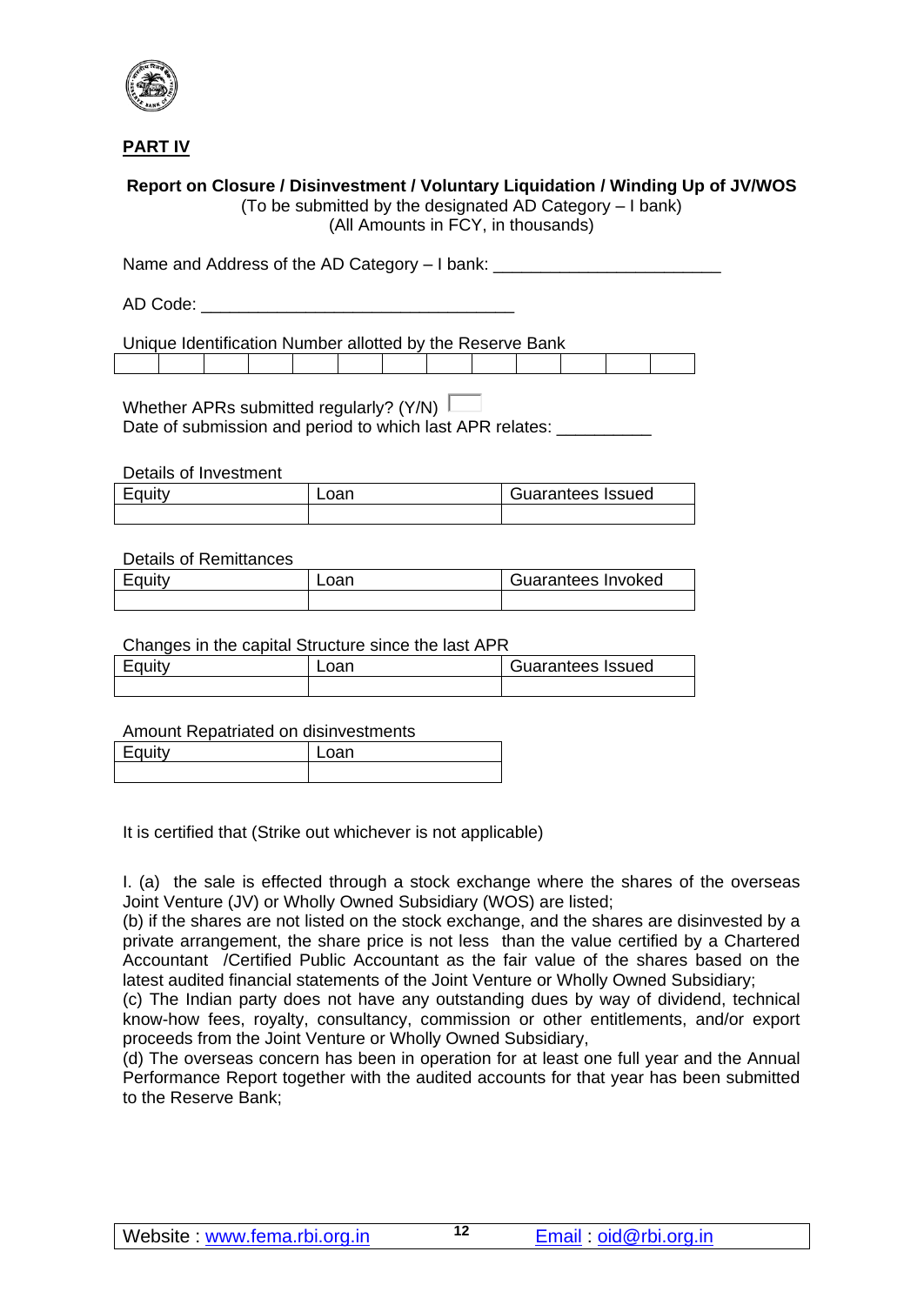

(e) The Indian party is not under investigation by CBI/ED/SEBI/IRDA or any other regulatory authority in India.

Place Date:

(Signature of authorised official of the bank)

Name: Designation : Tel. No. : FAX No. :

**St**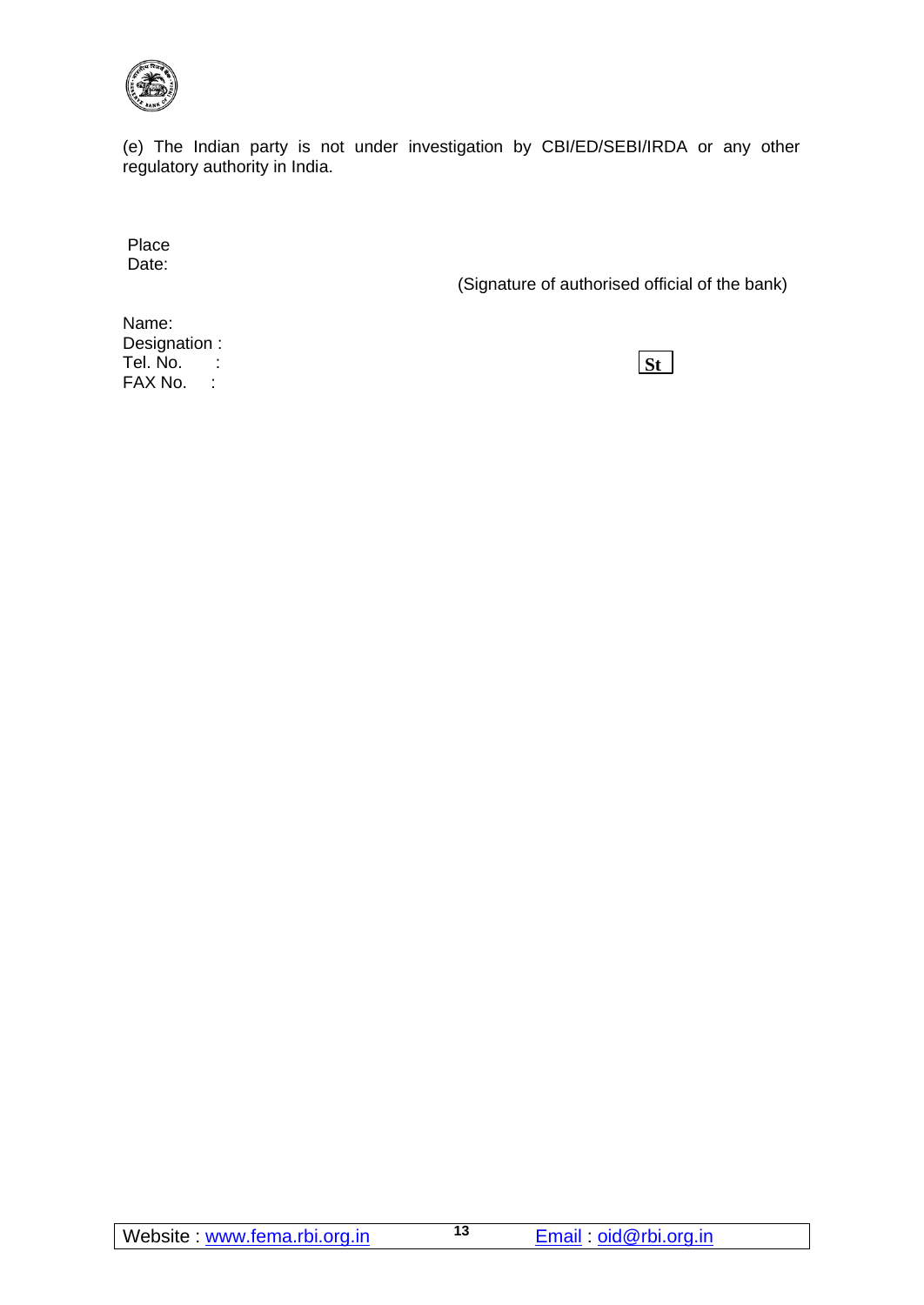

## **Instructions for filling up the Form ODI**

(This part should be detached and retained by the applicant)

This set of forms attempts to capture basic information relating to overseas investments by Indian parties (as defined under Notification FEMA 120/RB-2004 dated July 7, 2004, as amended from time to time).

- $\triangleright$  Part I contains details of the JV/WOS, Indian Parties and the financing pattern of the overseas entity.
- $\triangleright$  Part II reports remittances certified by AD.
- $\triangleright$  Part III is the Annual Performance Report, which contains brief particulars of the performance of the overseas entity and
- $\triangleright$  Part IV is to be used at the time of disinvestment/liquidation/winding up.

Section D of Part I is critical, since information regarding ownership structure and financing pattern have been included here. In addition to details of remittance from India, Part I must report full details of funding through SPVs / subsidiaries overseas, share of foreign partners, etc.

(1) Part I (barring Section C) of the form is required to be filled up by the Indian party seeking to invest in JV / WOS overseas either under Automatic Route or Approval Route and submitted to the designated AD Category – I bank. Part I (Sections C and D) is required to be submitted, whenever the initial capital or financing structure of the JV / WOS reported to the Reserve Bank at the time of the initial remittance / approval undergoes changes by way of expansion, merger, infusion of additional capital, etc.

(2) Under Automatic Route, in case of new proposals, immediately after effecting remittance, the designated AD Category - I bank should forward Part I of the form along with Part II to The Chief General Manager, Reserve Bank of India, Foreign Exchange Department, Central Office, Overseas Investment Division, (OID), Amar Bldg., Mumbai 400 001 for obtaining the Unique Identification Number..

(3) Under Approval Route, Part I of the form, after scrutiny, should be submitted by the AD Category-I bank, along with their recommendations, to the Reserve Bank at the above address. If approved, Part I of the form will be returned to the AD Category – I bank and should be resubmitted by the AD Category – I bank to Reserve Bank immediately after effecting the remittance, along with Part II of form at the address mentioned above.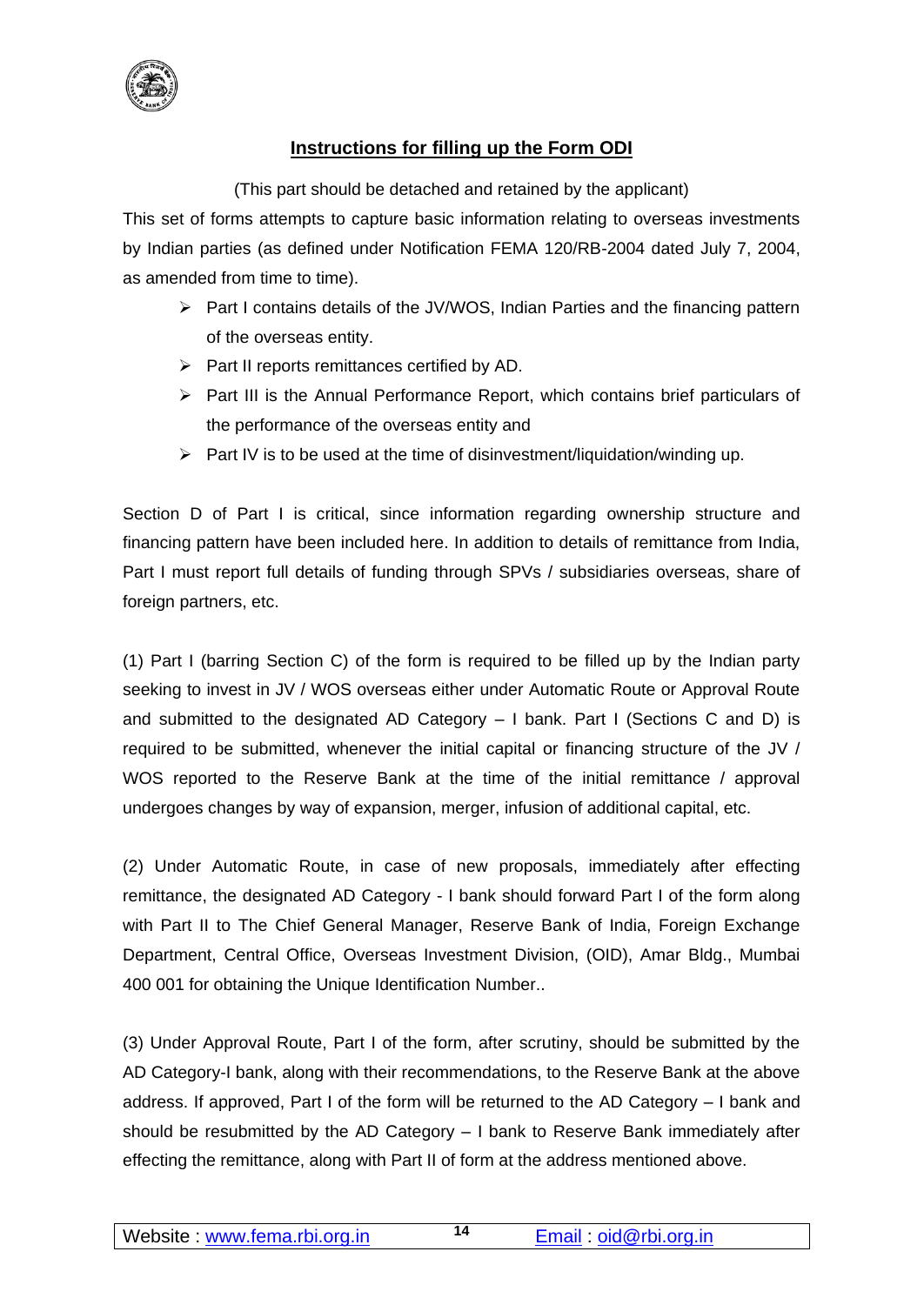

(4) In case of supplementary remittances, only Part II of the form, complete in all respects, is required to be submitted by the AD Category - I bank to Reserve Bank. However, if capital structure / financing pattern, etc. of the JV / WOS have changed since reporting at the time of initial investment Part I of the form (barring Sections A and B) need to be submitted along with Part II.

(5) In case more than one Indian promoter is investing in the same JV / WOS, details of each such promoter should be provided in a single format by the AD designated for the JV / WOS.

(6) Annual Performance Report (APR) (Part III) should be submitted online, through the designated AD bank, by June  $30<sup>th</sup>$  every year as long as the JV/WOS is in existence.

(7) All amounts of foreign currency (FCY) and Indian rupees (INR) **should be in actuals only.**

(8) When JV / WOS is closed / wound up / disinvested / liquidated, etc., report should be submitted to Reserve Bank at the address above in Part IV of the form within 30 days of the disinvestment.

(9) Reserve Bank reserves the right to put the information furnished here in the public domain.

For approval by the Reserve Bank, the following documents need to be submitted along with Part I.

(a) A report from the bankers of the Indian party in a sealed / closed cover.

(b) The latest Annual Accounts, i.e. Balance Sheet and Profit and Loss Account of the Indian party along with the Directors' Report.

(c) Additional documents as under, if the application is made for partial / full takeover of an existing foreign concern:-

(i) A copy of the certificate of incorporation of the foreign concern;

(ii) Latest Annual Accounts, i.e. the Balance Sheet and Profit and Loss Account of

the foreign concern along with Directors' Report; and

(iii) A copy of the share valuation certificate from: